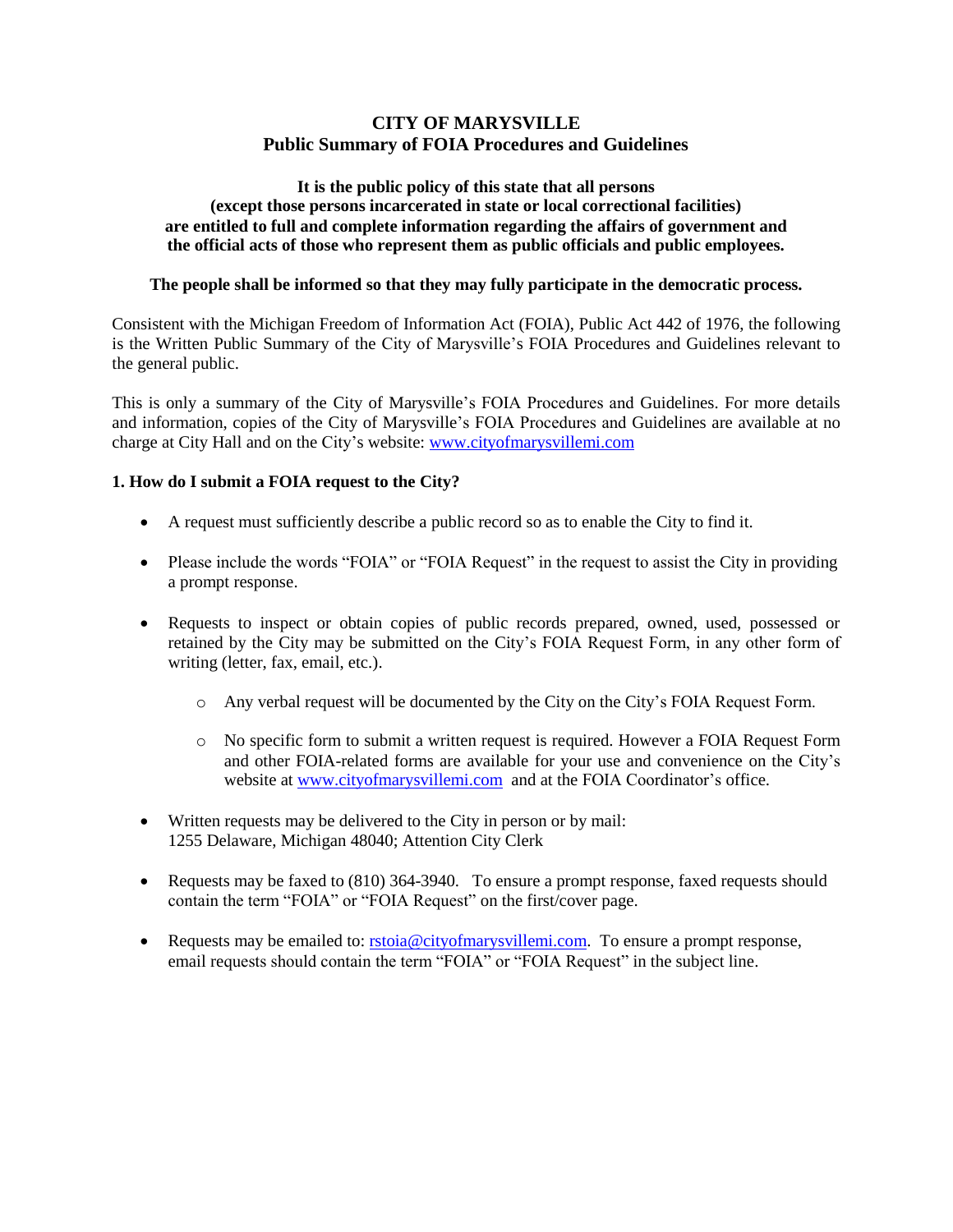## **2. What kind of response can I expect to my request?**

- Within five (5) business days after receiving a FOIA request the City will issue a response. If a request is received by fax or email, the request is deemed to have been received on the following business day. The City will respond to your request in one of the following ways:
	- o Grant the request;
	- o Issue a written notice denying the request;
	- o Grant the request in part and issue a written notice denying in part the request;
	- o Issue a notice indicating that due to the nature of the request the City needs an additional 10 business days to respond; or
	- o Issue a written notice indicating that the public record requested is available at no charge on the City's website.
- If the request is granted, or granted in part, the City will ask that payment be made for the allowable fees associated with responding to the request before the public record is made available.
- If the cost of processing the request is expected to exceed \$50, or if you have not paid for a previously granted request, the City will require a deposit before processing the request.

# **3. What are the City of Marysville's deposit requirements?**

- If the City has made a good faith calculation that the total fee for processing the request will exceed \$50.00, the City will require that you provide a deposit in the amount of 50% of the total estimated fee. When the City requests the deposit, it will provide you a non-binding best efforts estimate of how long it will take to process the request after you have paid your deposit.
- If the City receives a request from a person who has not paid it for copies of public records made in fulfillment of a previously granted written request, the City will require a deposit of 100% of the estimated processing fee before it begins to search for the public record for any subsequent written request when **all** of the following conditions exist:
	- $\circ$  The final fee for the prior written request is not more than 105% of the estimated fee;
	- o The public records made available contained the information sought in the prior written request and remain in the City's possession;
	- o The public records were made available to the individual, subject to payment, within the best effort time frame estimated by the City to provide the records;
	- $\circ$  Ninety (90) days have passed since the City notified the individual in writing that the public records were available for pickup or mailing;
	- o The individual is unable to show proof of prior payment to the City; and
	- o The City has calculated an estimated detailed itemization that is the basis for the current written request's increased fee deposit.
- The City will not require the 100% estimated fee deposit if any of the following apply:
	- o The person making the request is able to show proof of prior payment in full to the City;
	- o The City is subsequently paid in full for all applicable prior written requests; or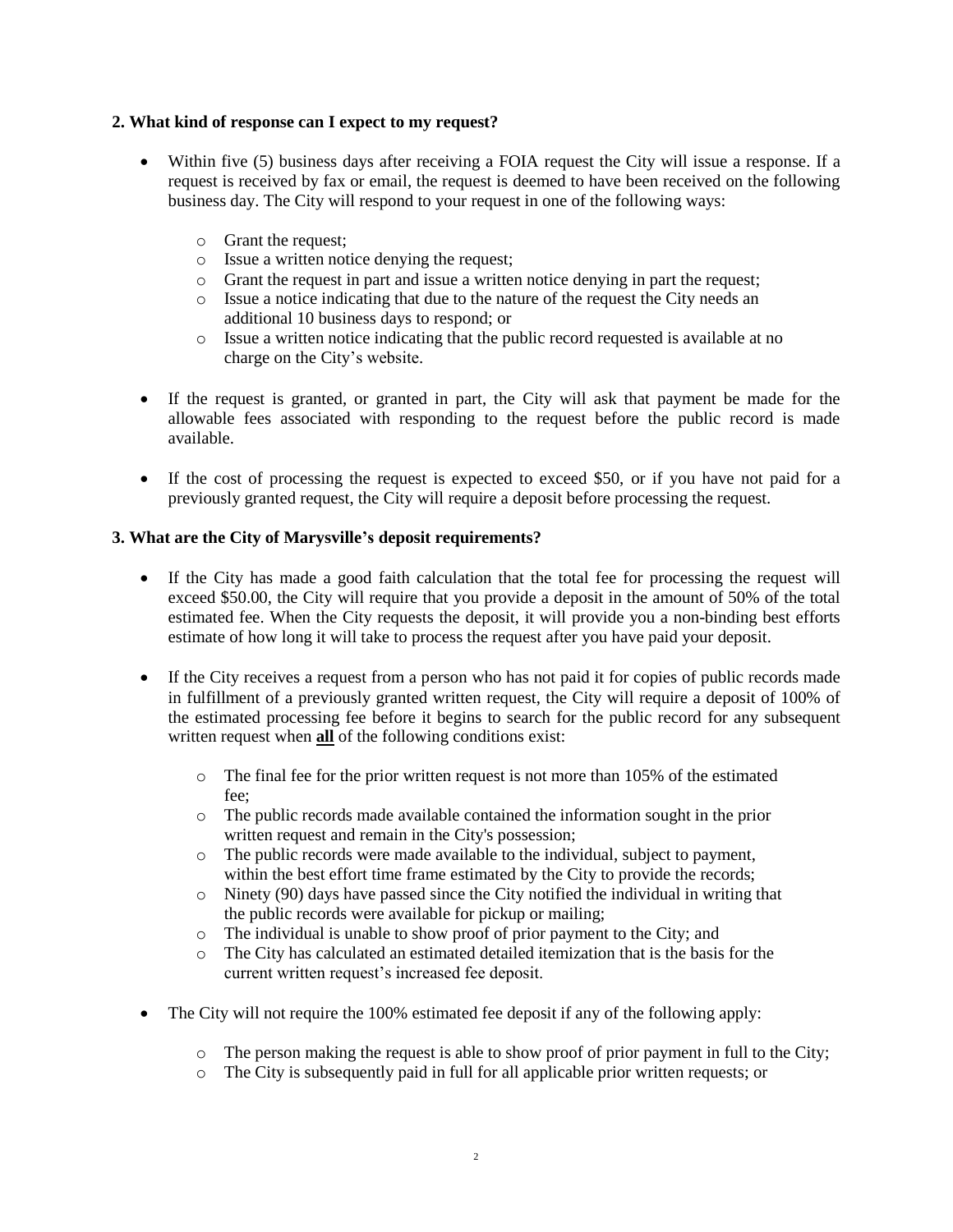o Three hundred sixty five (365) days have passed since the person made the request for which full payment was not remitted to the City.

# **4. How does the City of Marysville calculate FOIA processing fees?**

The Michigan FOIA statute permits the City to charge for the following costs associated with processing a request:

- Labor costs associated with copying or duplication, which includes making paper copies, making digital copies, or transferring digital public records to non-paper physical media or through the Internet.
- Labor costs associated with searching for, locating and examining a requested public record, when failure to charge a fee will result in unreasonably high costs to the City.
- Labor costs associated with a review of a record to separate and delete information exempt from disclosure, when failure to charge a fee will result in unreasonably high costs to the City.
- The cost of copying or duplication, not including labor, of paper copies of public records. This may include the cost for copies of records already on the City's website if you ask for the City to make copies.
- The cost of computer discs, computer tapes or other digital or similar media when the requester asks for records in non-paper physical media. This may include the cost for copies of records already on the City's website if you ask for the City to make copies.
- The cost to mail or send a public record to a requestor.

### **Labor Costs**

- All labor costs will be estimated and charged in 15-minute increments, with all partial time increments rounded down. If the time involved is less than 15 minutes, there will be no charge.
- Labor costs will be charged at the hourly wage of the lowest-paid City employee capable of doing the work in the specific fee category, regardless of who actually performs work.
- Labor costs will also include a charge to cover or partially cover the cost of fringe benefits. The City of Marysville may add up to 50% to the applicable labor charge amount to cover or partially cover the cost of fringe benefits, but in no case may it exceed the actual cost of fringe benefits.
- Overtime wages will not be included in labor costs unless agreed to by the requestor; overtime costs will not be used to calculate the fringe benefit cost.
- Contracted labor costs will be charged at the hourly rate of \$48.90 (6 times the state minimum hourly wage)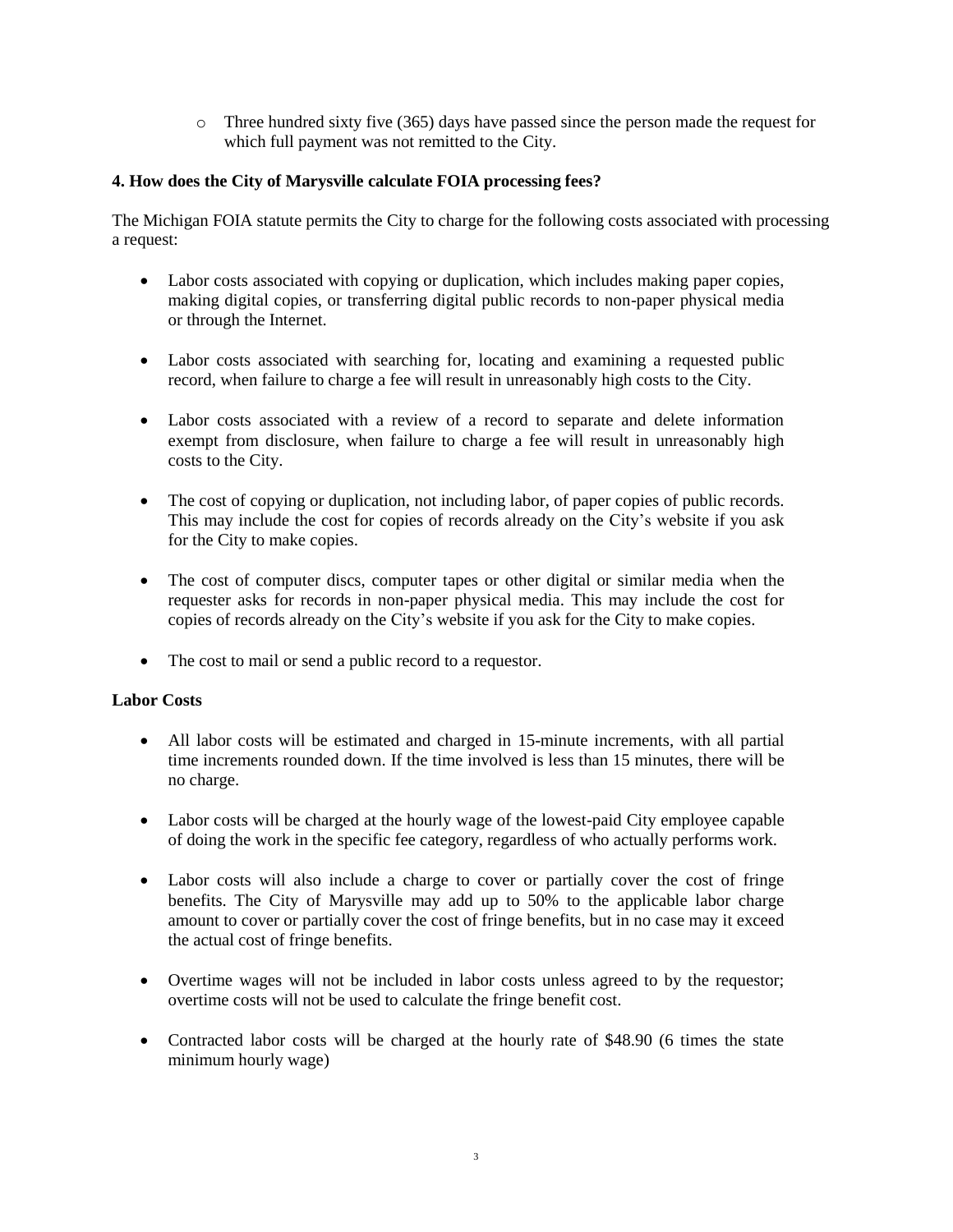A labor cost will not be charged for the search, examination, review and the deletion and separation of exempt from nonexempt information unless failure to charge a fee would result in unreasonably high costs to the City. Costs are unreasonably high when they are excessive and beyond the normal or usual amount for those services compared to the City's usual FOIA requests, because of the nature of the request in the particular instance. The City must specifically identify the nature of the unreasonably high costs in writing.

# **Copying and Duplication**

The City must use the most economical method for making copies of public records, including using double-sided printing, if cost-saving and available.

### *Non-paper Copies on Physical Media*

- The cost for records provided on non-paper physical media, such as computer discs, computer tapes or other digital or similar media will be at the actual and most reasonably economical cost for the non-paper media.
- This cost will be charged only if the City has the technological capability necessary to provide the public record in the requested non-paper physical media format.

# *Paper Copies*

- Paper copies of public records made on standard letter  $(8 \frac{1}{2} \times 11)$  or legal  $(8 \frac{1}{2} \times 14)$ sized paper will not exceed \$.10 per sheet of paper.
- Copies for non-standard sized sheets will paper will reflect the actual cost of reproduction.

### **Mailing Costs**

- The cost to mail public records will use a reasonably economical and justified means.
- The City may charge for the least expensive form of postal delivery confirmation.
- No cost will be made for expedited shipping or insurance unless you request it.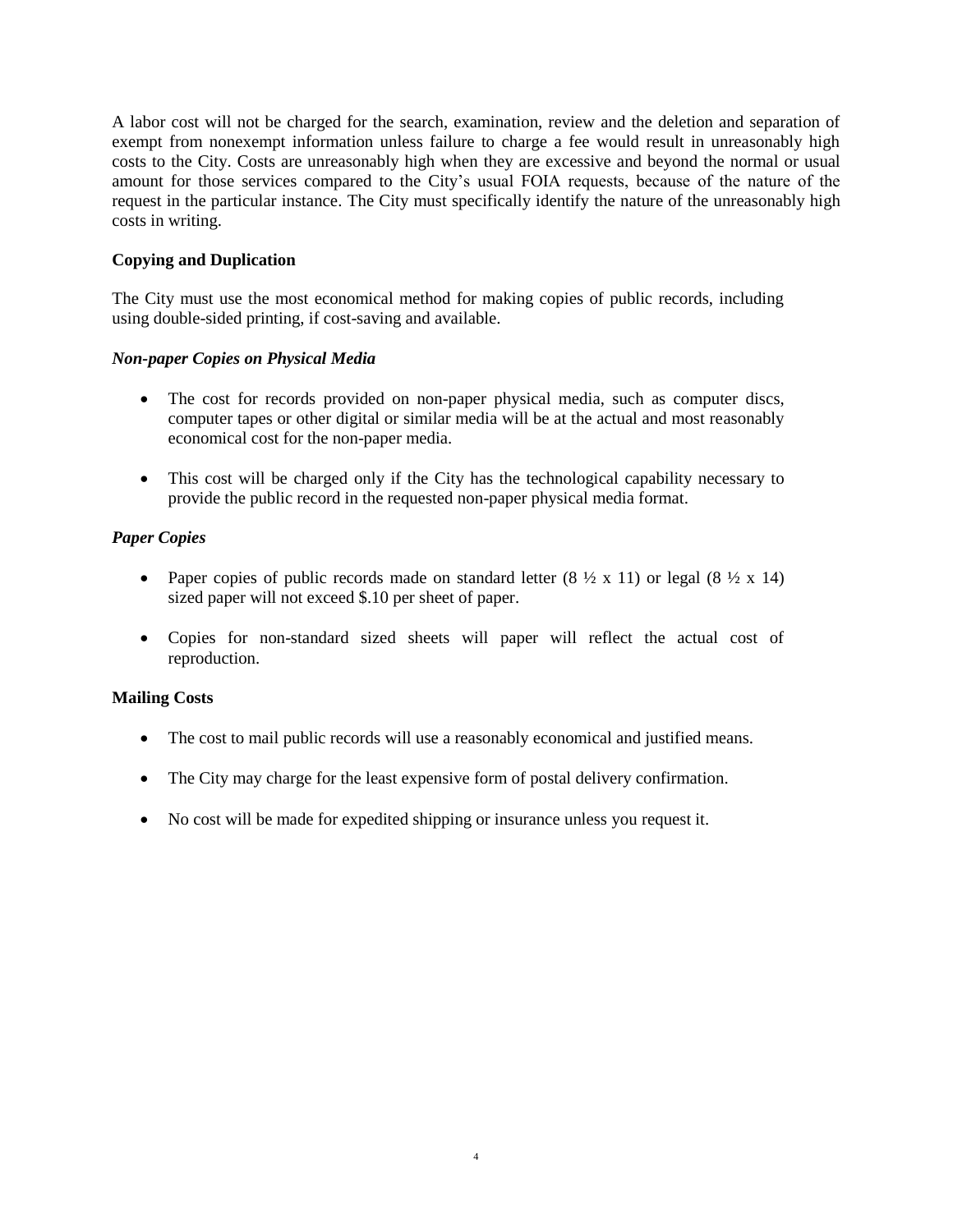# **Waiver of Fees**

The cost of the search for and copying of a public record may be waived or reduced if in the sole judgment of the FOIA Coordinator a waiver or reduced fee is in the public interest because it can be considered as primarily benefitting the general public. The City of Marysville may identify specific records or types of records it deems should be made available for no charge or at a reduced cost.

## **5. How do I qualify for an indigence discount on the fee?**

The City of Marysville will discount the first \$20.00 of fees for a request if you submit an affidavit stating that you are:

- Indigent and receiving specific public assistance; or
- If not receiving public assistance, stating facts demonstrating an inability to pay because of indigence.

You are **not** eligible to receive the \$20.00 discount if you:

- Have previously received discounted copies of public records from the City twice during the calendar year; or
- Are requesting information on behalf of other persons who are offering or providing payment to you to make the request.

An affidavit is sworn statement.

### **6. May a nonprofit organization receive a discount on the fee?**

A nonprofit organization advocating for developmentally disabled or mentally ill individuals that is formally designated by the state to carry out activities under subtitle C of the federal developmental disabilities assistance and bill of rights act of 2000, Public Law 106-402, and the protection and advocacy for individuals with mental illness act, Public Law 99-319, may receive a \$20.00 discount if the request meets all of the following requirements in the Act:

- o Is made directly on behalf of the organization or its clients;
- o Is made for a reason wholly consistent with the mission and provisions of those laws under section 931 of the mental health code, 1974 PA 258, MCL 330.1931; and
- o Is accompanied by documentation of its designation by the state, if requested by the public body.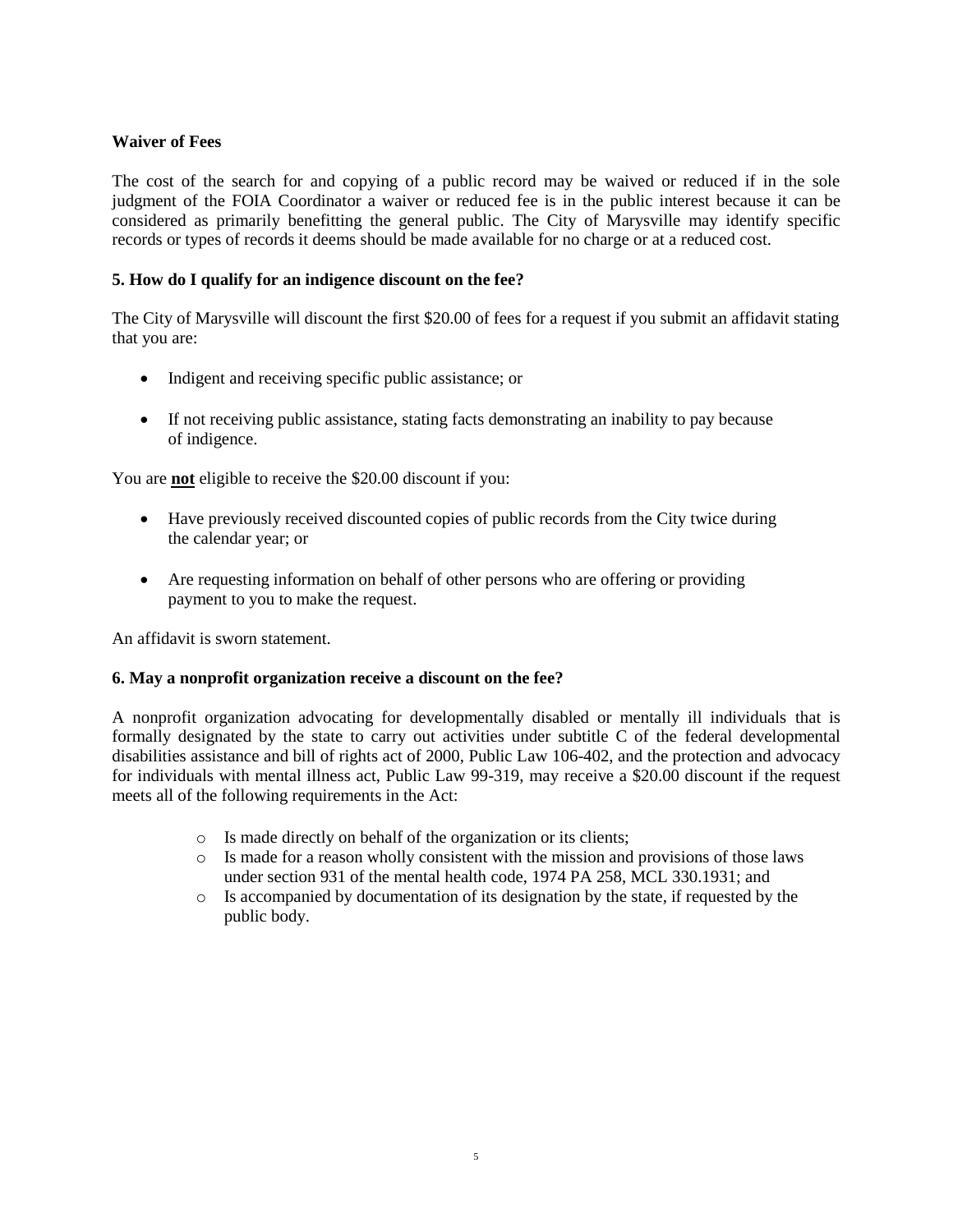## **7. How may I challenge the denial of a public record or an excessive fee?**

## **Appeal of a Denial of a Public Record**

If you believe that all or a portion of a public record has not been disclosed or has been improperly exempted from disclosure, you may appeal to the City of Marysville by filing a written appeal of the denial with the FOIA Coordinator.

The appeal must be in writing, specifically state the word "appeal," and identify the reason or reasons you are seeking a reversal of the denial.

The City of Marysville is not considered to have received a written appeal until the first regularly scheduled City Council meeting following submission of the written appeal. Within 10 business days of receiving the appeal the City of Marysville will respond in writing by:

- Reversing the disclosure denial;
- Upholding the disclosure denial; or
- Reverse the disclosure denial in part and uphold the disclosure denial in part.

Whether or not you submitted an appeal of a denial to the City of Marysville, you may file a civil action in St. Clair County Circuit Court within 180 days after the City's final determination to deny your request. If you prevail in the civil action the court will award you reasonable attorneys' fees, costs and disbursements. If the court determines that the City acted arbitrarily and capriciously in refusing to disclose or provide a public record, the court shall award you damages in the amount of \$1,000.

### **Appeal of an Excess FOIA Processing Fee**

If you believe that the fee charged by the City to process your FOIA request exceeds the amount permitted by state law, you must first appeal to the City of Marysville by filing a written appeal for a fee reduction to the FOIA Coordinator.

The appeal must specifically state the word "appeal" and identify how the required fee exceeds the amount permitted.

The City of Marysville is not considered to have received a written appeal until the first regularly scheduled City Council meeting following submission of the written appeal. Within 10 business days after receiving the appeal, the City will respond in writing by:

- Waiving the fee;
- Reducing the fee and issue a written determination indicating the specific basis that supports the remaining fee;
- Upholding the fee and issue a written determination indicating the specific basis that supports the required fee; or
- Issuing a notice detailing the reason or reasons for extending for not more than 10 business days the period during which the City will respond to the written appeal.

Within 45 days after receiving notice of the City's determination of the processing fee appeal, you may commence a civil action in St. Clair County Circuit Court for a fee reduction. If you prevail in the civil action by receiving a reduction of 50% or more of the total fee, the court may award all or appropriate amount of reasonable attorneys' fees, costs and disbursements. If the court determines that the City acted